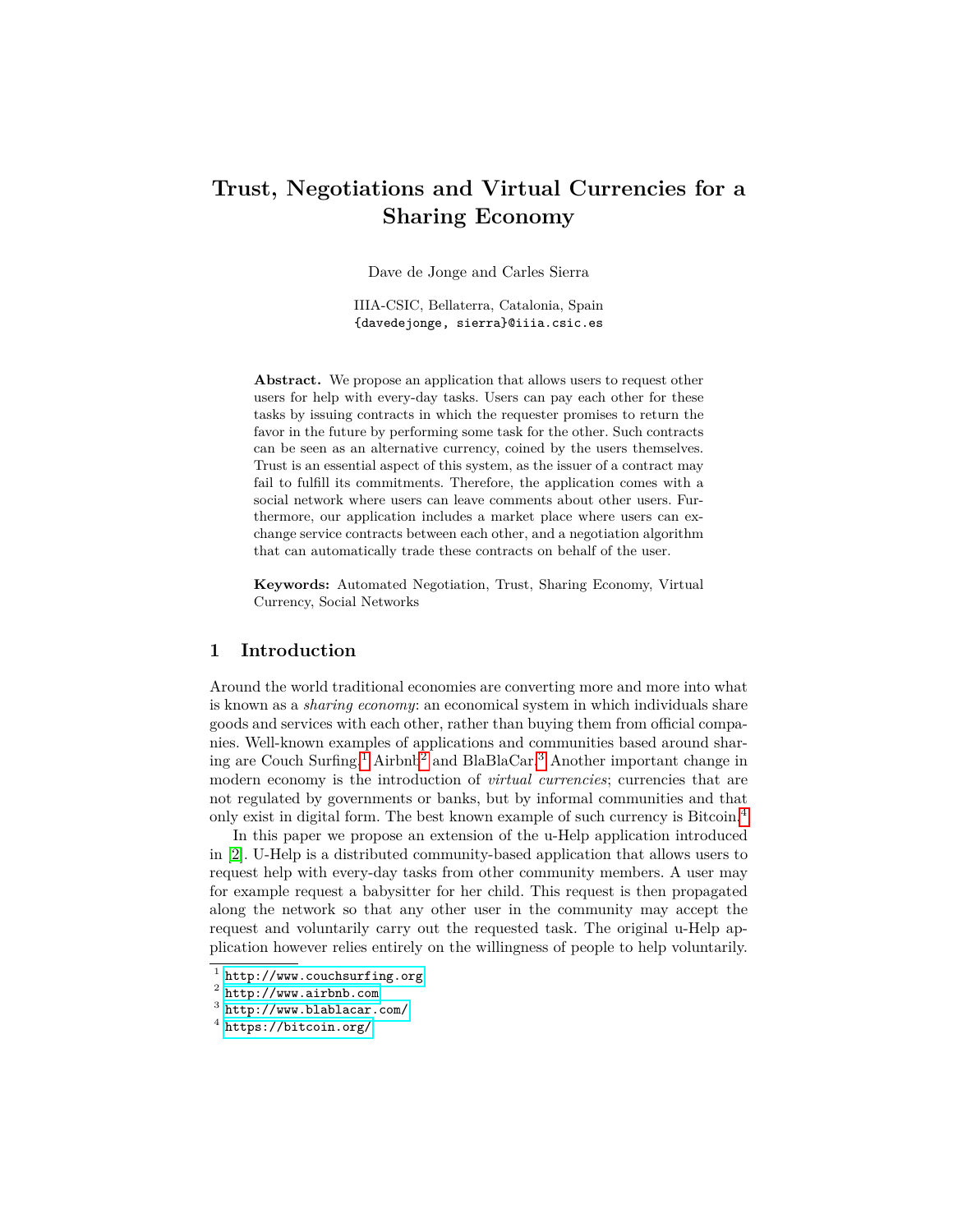This may work in small communities where most people know each other, but it is less likely to succeed when used in larger communities with more anonymity because it would be tempting to act as a freerider. In this paper we therefore propose to extend u-Help with a virtual currency system that enables people to pay for the help they receive.

## **2 Alternative Currency**

In our extension, when a user receives a request he or she may not only accept or reject that request, but may also ask for a favor in return. The requesting user can then pay the accepter by issuing a *service contract*, in which he promises to return the favor by helping the accepter with some task in the future.

**Example:** Bob asks Alice to pick up his child from school. In return Bob gives Alice a service contract in which he promises Alice to help her repair her computer, some time in the future whenever she needs it.

The users can negotiate on the terms of the contract, similar to a mechanism introduced in [\[3\]](#page-3-1) in which agents may promise future rewards when negotiating a deal in the present. In the example above we say that Bob is the *issuer* of the contract. Such a service contract can then be used by Alice in two ways: she can *exercise* the contract, meaning that Alice requests Bob to fulfill his commitment and fix her computer, or she can *pass on* the contract to somebody else to make a payment, as if it were a sort of currency.

**Example:** Alice asks Charles to repair her car. As a payment Alice gives Charles the contract she earlier received from Bob. So whenever Charles' computer is broken, he can go to Bob and exercise the contract.

Note that this system is very similar to the original use of bank notes: they served as a proof that a bank owed a certain amount of gold to the holder of the bank note. In our case a service contract is a proof that another user still owes a certain favor to the holder of the contract.

We make a distinction between a *task* and a *service contract*. A task explicitly defines an activity that is going to take place at a specified time and place as a favor for a specific person. A service contract also specifies an activity but does not specify when, and does not specify who is the beneficiary. Exercising a service contract means to convert it into a task.

A service contract specifies:

- **–** The type of activity.
- **–** The person who is going to do the activity (the issuer of the contract).
- **–** The duration of the activity.

A task specifies: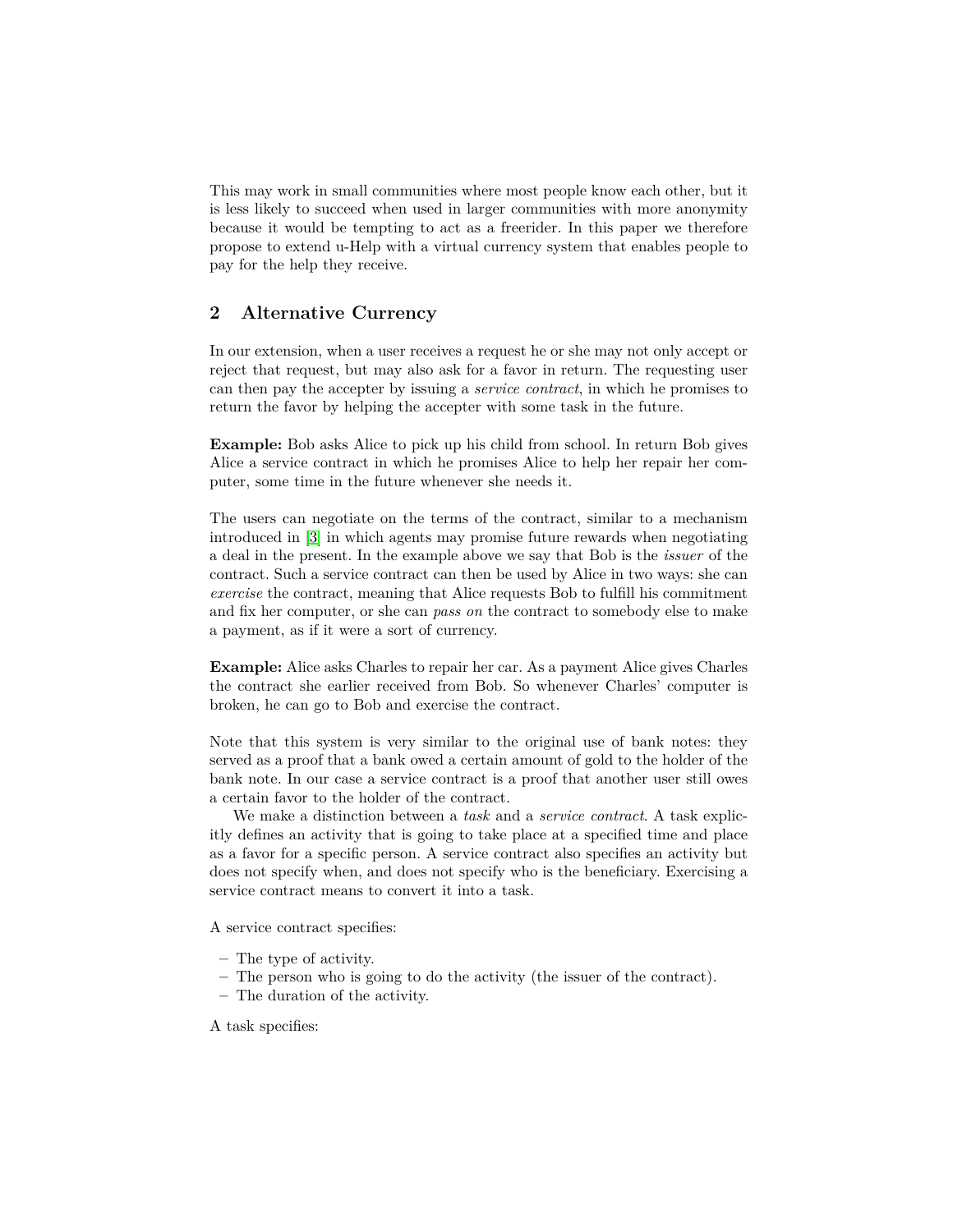- **–** The type of activity.
- **–** The person who is going to do the activity (the issuer of the contract).
- **–** The duration of the activity.
- **–** The date, time and location of the activity.
- **–** The beneficiary.

Of course it can always happen that the holder of a contract wants to exercise it on a moment inauspicious to the issuer. Therefore, the contract may include terms on how and when it can be exercised. For example: "Bob will fix your computer, but you have to request him to do so at least 2 days in advance".

### **3 Trust**

The notion of trust is essential in this system. After all, Charles and Bob may not even know each other, so Charles does not know whether Bob is really handy enough with computers to solve his problem. If Charles does not trust Bob he will not accept any contract issued by Bob as a payment. Therefore, we propose a reputation system that helps users to decide whether to accept service contracts issued by unknown people. This reputation system consists of a database that stores for every user:

- **–** His or her skills.
- **–** Reviews of this user written by other users and their satisfaction levels for previous tasks executed by this user.
- **–** A social graph, showing whether two users have common friends.
- **–** His or her number of "outstanding" contracts (contracts that he or she has issued but that have not been exercised yet).

Every user has a profile where this information can be found. Other users can leave comments on this profile which cannot be removed. Of course, one should always consider the possibility that the issuer of a contract will not fulfill his commitment. In that case one can leave a negative comment on the issuer's profile, which will reflect badly on his reputation. This will strongly decrease his chances of receiving help from others in the future as they will consider contracts issued by him less valuable. Therefore, users have an incentive not to issue more contracts than they are actually able to fulfill. Again, this resembles the way that real monetary systems work: people accept payments in dollars because they trust that the Federal Reserve will not print dollars excessively and cause hyperinflation. In our proposed system every single user essentially acts as a central bank for his or her own currency.

#### **4 Negotiations**

When Alice requests Bob to execute some task for her, they need to agree on how Alice is going to repay this favor. These negotiations can become difficult if, for example, Alice does not have anything to offer in return that Bob is interested in. To solve this problem we propose an online *market place* where users can exchange service contracts. This market place has several advantages: